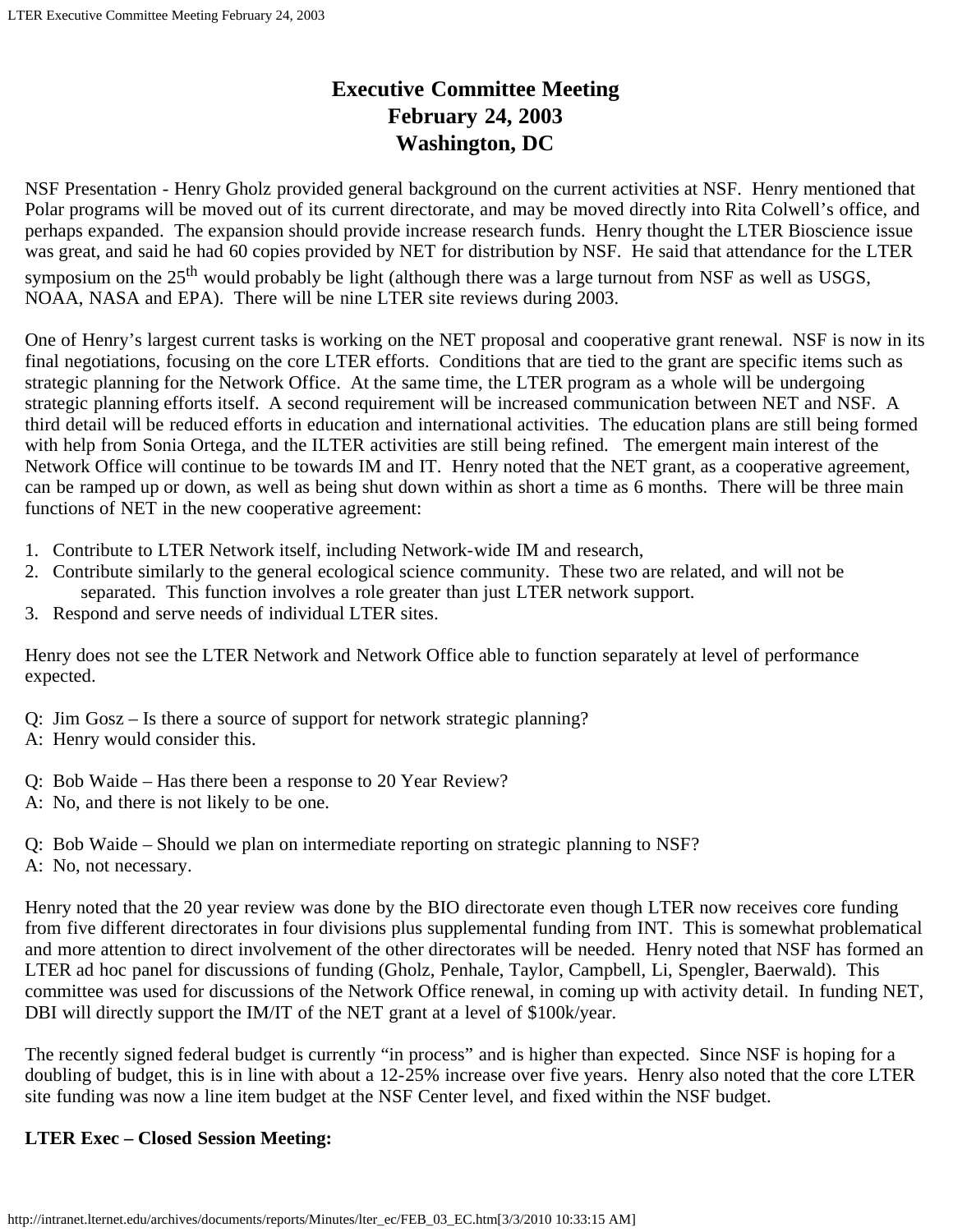LTER Executive Committee Meeting February 24, 2003

Bruce Hayden said that there seemed to be two major areas of the Network Office renewal: support of IM/IT and associated activities, and support of ecological science including synthesis. There was some discussion of the LTER reviews and strategic planning, and how extensive this effort will be. John Hobbie noted that LTER is already a focused scientific activity, so a large effort of review and planning, as compared to other programs, should not be needed. LTER already has existing efforts and strategic planning should focus on what will happen from now into the future. Nancy Grimm added that the self examination efforts should not be extremely extensive since this has already been done at a number of levels, from CC meetings to the NAB and 10 and 20 year reviews.

There was discussion of needs for cross-site, collaborative research. Implementation could be via a managed effort to specifically support cross-site efforts as part of the individual site core research. This could be implemented as an augmentation of all sites. The augmentation should be in the range of \$100k/year, earmarked for the cross-site effort. This will result in an overall budget increase of \$2,000,000/year for the LTER program. The augmentation will need to be permanent. An example would be to study regional nitrogen budgets, which would be a long-term effort with continued research needs related to global change. There could also be a separate program to support optional funds through NSF, for proposal supplements for more specifically focused efforts.

For strategic planning, Bruce pointed out that standard business practices probably don't apply to LTER, but rather we should focus on how other successful scientific programs operate. There is a need to define what LTER means by synthesis. It is clear that there are a number of levels, ranging from new, standardized efforts, to integrated work of existing research. Funding for synthesis or IM/IT needs to be institutionalized, so that it can be guaranteed into the future. Use of funding from other directorates is problematic since it is not guaranteed, and can disappear at any time.

There was a discussion of LTER Network-wide commitment from individual sites, and how to better include all sites. There also needs to be some sort of review, some way to review sites, and ensure conformance to the cross-site efforts. Perhaps on the intersite project level, a core of the participants could impose the requirements, research and participation.

There was also discussion of inequities of past site funding. The differential site funding was a problem, but has now been addressed by NSF by providing additional base funding to the three LTER sites which have received a lower level of funding in the past. Now, consideration for ramping-up funding needs to be made. This was in place in the earlier days of LTER, but should be re-instated. With NSF's consideration for potential new LTER sites, the LTER EXEC agreed that funding of the existing network was most important. This has been emphasized in both the 10 and 20 year reviews. In many regards, this needs to be part of the overall strategic plan of the LTER Network. Although LTER will undertake a strategic planning exercise, feedback both from and to NSF must be part of the overall strategic plan.

## **Meeting with Mary Clutter, Joann Roskoski, Kerri Ann Jones, (the new INT division director), and Frances Li**

After introductions, Mary Clutter mentioned that although the president just signed the 2003 budget, the specific details won't be known until the actual funds arrive at NSF. Although there is an increase in the range of 12 to 13%, BIO will not get much of an increase, and NEON is not in the budget at all. NEON, however, is still in the current OMB budget (2004) through 2008.

Bruce Hayden presented issues involving the LTER Network discussed by the LTER EXEC in the previous closed session. He emphasized the extensive review and planning the LTER Network has undertaken at a number of levels. This has been at both the individual site and Network level. This means there is a dichotomy of bottom-up science and top-down control. This is a recurring theme at all the LTER CC meetings, and has been discussed extensively. The LTER ten year review pointed out the LTER Network has not achieved the potential of an integrated Network. The twenty year review said that there continued to be a tension between individual site science and cross-site collaborative research. LTER has yet to implement a truly integrative project because this has not been part of the historical LTER site funding. Some cross-site funding has been available, but this has always been short-term funding. Bruce pointed out the elements of the strategic plan for the LTER Network. This needs to be based on high quality site science combined with integrated Network-wide research. What is needed now is to have site research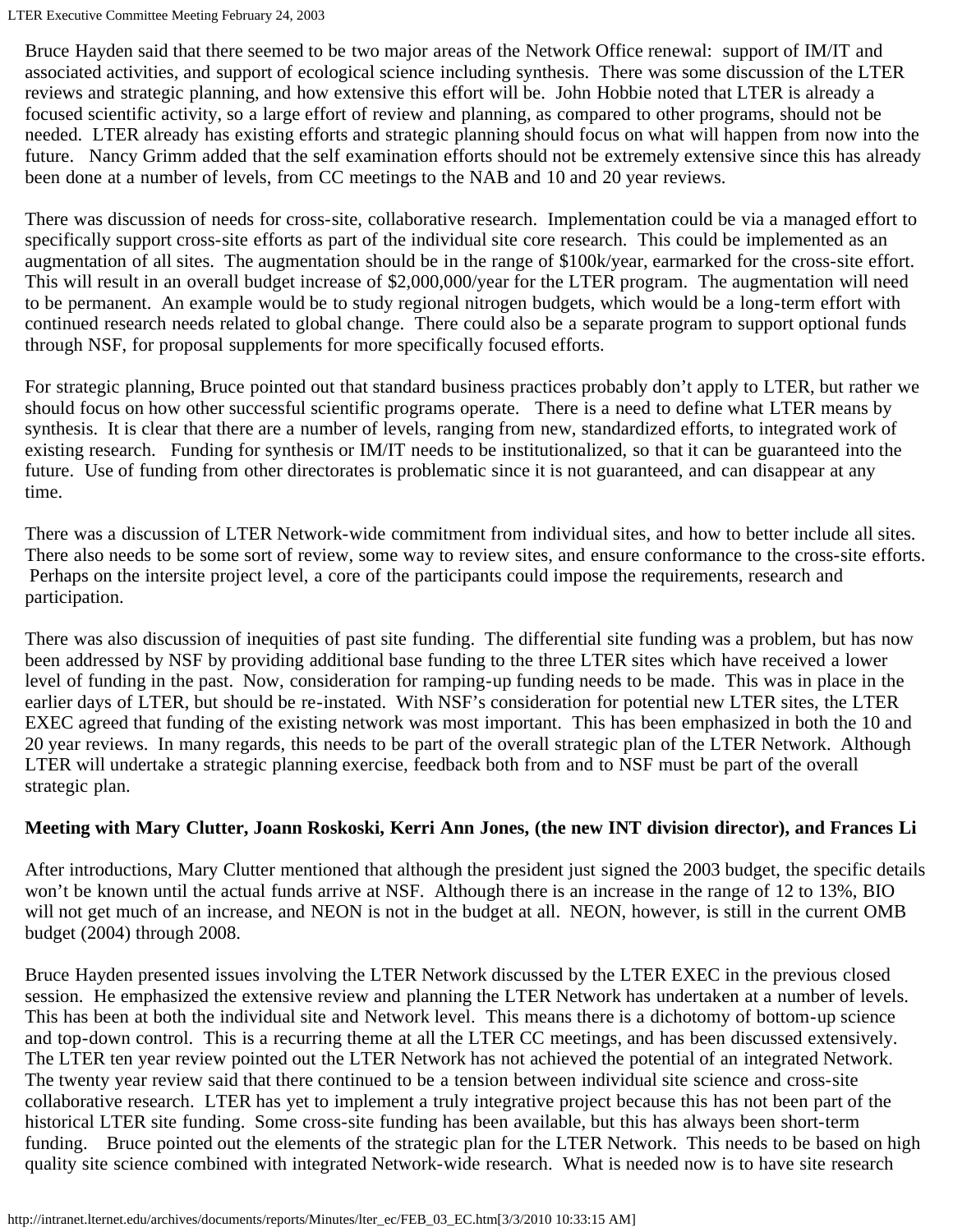LTER Executive Committee Meeting February 24, 2003

include a large, integrative, Network wide component. This needs to be implemented via an augmented program of Network science themes for all the LTER sites, and also to include sites beyond the LTER program.

In discussions of strategic planning and reporting to NSF, Mary emphasized that NSF wants to see what the community wants, rather than what NSF wants. She said that the strategic plan needs to come from the community out of its science. NSF itself should not itself be part of the strategic plan. In discussions of International LTER it was clear that International efforts need to be part of the overall strategic planning. There have been a large number of meetings, but now that the ILTER Network is established, the question must be raised as to what the U.S. LTER Network wants to get out of the working relationship. It should not come out of cooperative efforts with NSF. There is still a difficulty in project funding since international collaborations need to be funded on a parallel track, with funding being coordinated from both U.S. and foreign entities. Funding for ILTER activities has come historically from DEB, with quite a bit of ad-hoc INT funding for various meetings and exchanges.

## **February 25, 2003**

## **LTER Symposium 8:30am – 12:30pm**

## **Afternoon Executive Committee Session:**

Peter McCartney gave a background of the NIS advisory group (NISAG) to the LTER EXEC. He mentioned the initial discussion of the NIS Advisory committee at the February LTER IM EXEC meeting in Santa Barbara, and its initial conference call shortly afterward. Don Henshaw at AND is the NISAG chair. Peter outlined the tasks in advising the development of the LTER NIS such as the funding, potential need for standards, site participation, evaluation etc. Discussion suggested the NIS advisory committee could be the group to form the IM portion of the LTER strategic plan. Discussion followed on the commitment needed by the individual sites. The NIS will need proper metadata. Since many datasets might not be well documented or have structured metadata at all, populating the metadata itself will be a significant effort. This will be true no matter what metadata standard is used. EML was specifically written for ecological data, its use will enhance both site data as well as permitting network level integration. It will be important to present this to the LTER CC for formal agreement, and have the buy-in from the individual site principal investigators. The Executive committee endorsed a plan to have the NIS advisory committee present a plan for implementation and formation of NIS prior to the May LTER CC meeting. This plan will be discussed and put up for adoption during that meeting.

The EXEC then discussed the potential for new LTER site funding that could come for potential coastal or future polar sites. The EXEC felt that the new sites would be expected to function as a current LTER site, including data management, online data, CC, Exec and other committee participation. The LTER Network Office put up an information Web page for prior LTER site competition. It will be important for the LTER Network to have input for the LTER site requirements. There has been discussion in the past that information on how the LTER Network and sites function be assembled to assist new sites. The EXEC decided it will be important to have input to NSF to include operational information in future RFPs for LTER sites.

Further discussions included synthesis activities. Philip Taylor mentioned there could be future competition for up to three new coastal marine sites. The Executive Committee was glad to have this discussed with LTER prior to the competition. The EXEC did not think there were any real negative aspects of adding new coastal sites, and the inclusion of the new diversity these sites would offer would further opportunities for collaboration and new technologies to be included within the LTER Network.

Jeff Morrisette gave a presentation on the EOS Core site validation, focusing on MODIS products. He presented some of the Bigfoot strategies to scale from field measurements to the roughly 1km scale of the MODIS data products. Seven LTER sites are currently listed as EOS core validation sites. Jeff also mentioned the current research announcement for collaboration between validation sites and data availability. This could be a potential area of collaboration between LTER and NASA researchers. JVC will coordinate with Jeff and poll the LTER sites as to their interest in the validation and the site use of MODIS data.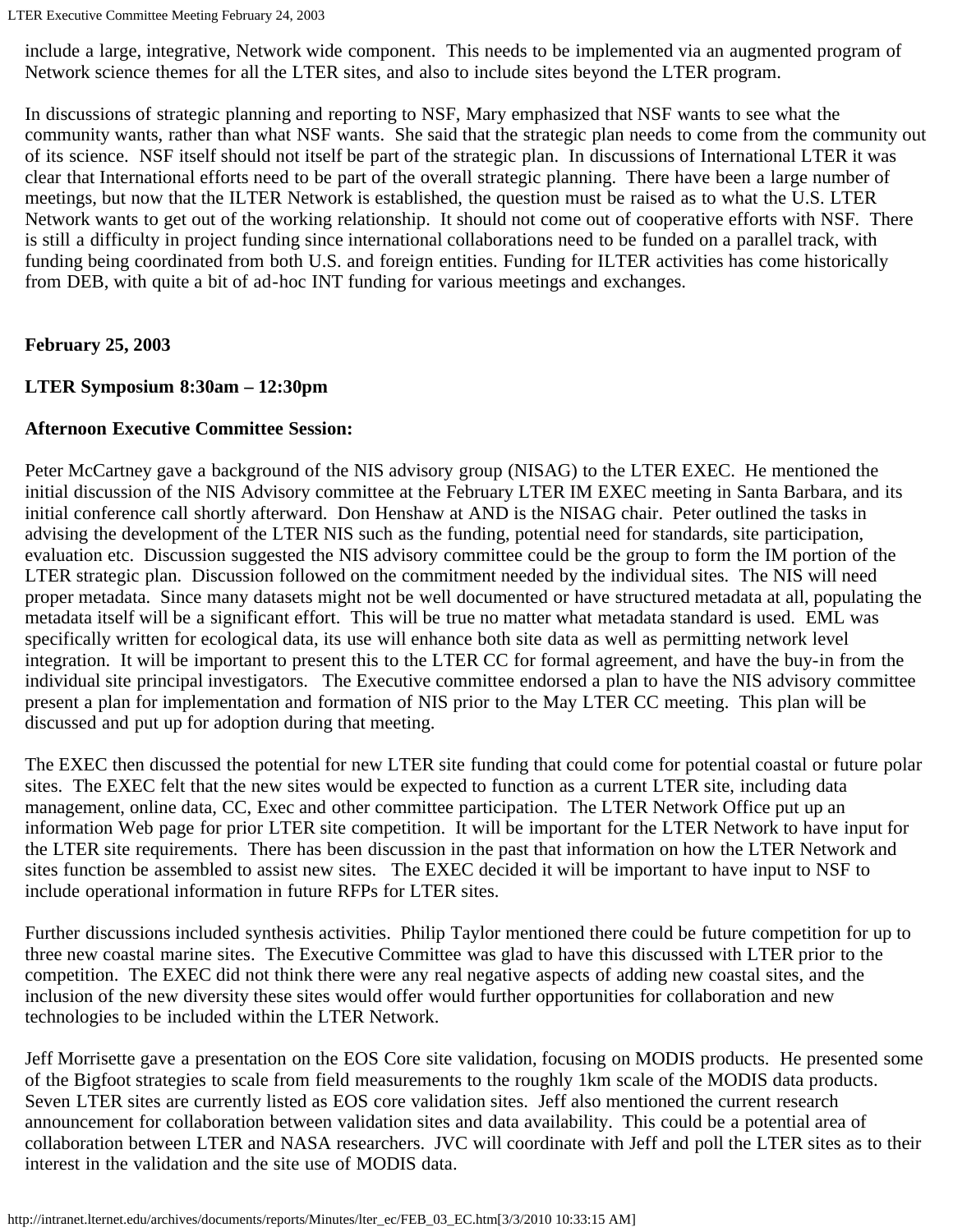The LTER Executive Committee discussed the funding of travel to the 2003 ASM meeting. After consideration and discussion, the Exec decided to have the Network Office fund hotel and airfare for site representatives of the meeting was seconded and approved. The amount allocated to each site will depend on the average airfare costs for each site. After discussion of meetings by associated LTER groups such as the planned data management workshop, a motion was approved that each site will send the following as a minimum for each site:

- 2 Principal Investigators
- 5 Students
- 1 Education Representative
- 1 Data manager

The Network Office would arrange direct payment of the air travel and hotel costs for the nine official site representatives. Sites will be asked to reimburse meals and local travel.

The EXEC brought up an issue that the LTER 20 year review recommended there be an ASM every other year. The EXEC thought this was too frequent given the organization efforts, costs and the amount of time follow-on and synthetic activities take to develop and proceed. A motion was approved that LTER should hold ASM meetings every 3 years rather than the 2 recommended in the 20 year review. Bob Waide also mentioned that there was also a recommendation that LTER participate in joint symposiums. The EXEC decided that this was good, but should be done on an opportunistic basis. The EXEC discussed activities that should be included in the September ASM meetings, and thought that one of the important aspects would be to include an organizational meeting of collaborative nodes focusing on specific collaborative research.

Sonia Ortega presented information regarding the activities of the LTER Education committee. This included information on the strategic plan that the Education Committee that has already been developed, and the current interactions with NSF. NSF had planned to have LTER perform an evaluation of educational needs, but currently does not plan to proceed with this. The LTER Education Committee itself has undertaken the preliminary evaluation of activities which resulted in a request that there be a formal Education representative on the LTER EXEC. The EXEC felt that for LTER education activities, there needs to be an inventory of what is going on, that the education activities and strategic plan must be integrated with the overall LTER strategic plan, and that the Education Committee should present their needs and request for a representative on the LTER Executive Committee to the full CC Committee for consideration.

The EXEC discussed strategic planning logistics, and the EXEC thought that the EXEC itself should act as the "LTER Planning Team". This planning team was proposed to develop the strategic plan, and the EXEC felt that its committee was probably the best entity to work on this. The EXEC itself agreed to work on this. The first meeting was proposed and approved for April 5 and 6 at Sevilleta as the first "Assessment Meeting". This would be the first planning effort for strategic planning of both the Network as well as how the Network Office strategic plan fits within that.

The LTER EXEC discussed updates of the vision, mission, and goals of the LTER Network in light of finding of the 20 year review. The EXEC developed the following vision, mission and goal statements for the LTER Network:

## **LTER Network Vision:**

Attain predictive understanding of long-term patterns and processes of ecological systems at multiple scales to improve the nation's capabilities to identify and address environmental challenges.

**LTER Network Mission:** The LTER Network will increase the effectiveness of current site research and site scientists to address the broader scales. This will be accomplished by identifying questions that can best be answered by multi-site collaborative research.

The Network will facilitate this effort. In this way, the network will enable synthesis beyond the scale of individual sites.

## **LTER Network Goals:**